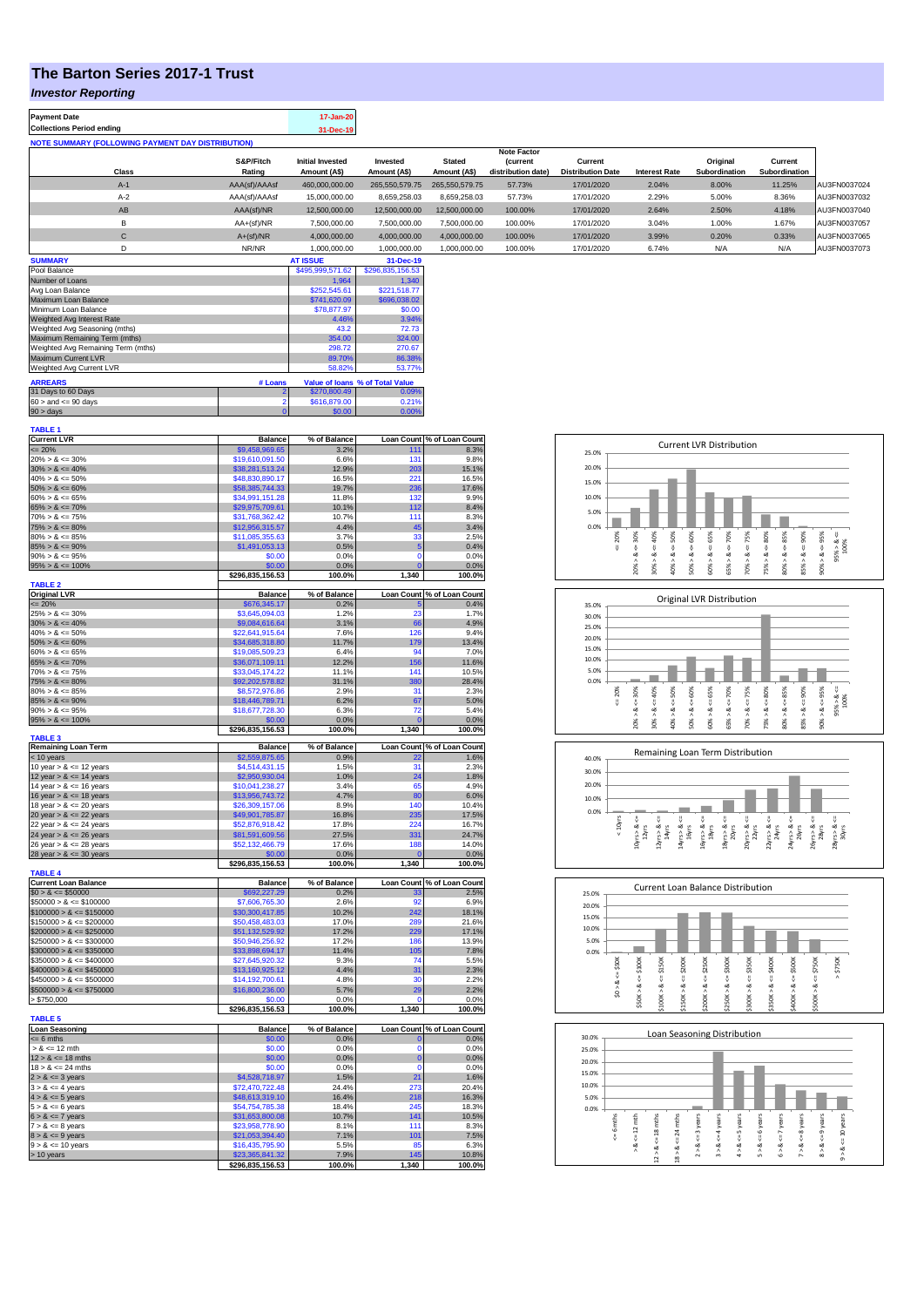# **The Barton Series 2017-1 Trust**

## *Investor Reporting*

| <b>Payment Date</b>                                             |                                     | 17-Jan-20                |             |                            |
|-----------------------------------------------------------------|-------------------------------------|--------------------------|-------------|----------------------------|
| <b>Collections Period ending</b>                                |                                     | 31-Dec-19                |             |                            |
| <b>TARIF</b>                                                    |                                     |                          |             |                            |
| Postcode Concentration (top 10 by value)                        | <b>Balance</b>                      | % of Balance             |             | Loan Count % of Loan Count |
| 2650                                                            | \$7,066,010.81                      | 2.4%                     |             | 2.6%                       |
| 2615                                                            | \$5,548,236.85                      | 1.9%                     | 23          | 1.7%                       |
| 6210                                                            | \$5,454,181.36                      | 1.8%                     | 2d          | 2.2%                       |
| 2914                                                            | \$5,230,785.74                      | 1.8%                     | 16          | 1.2%                       |
| 2905                                                            | \$5,151,539.77                      | 1.7%                     | 20          | 1.5%                       |
| 5108                                                            | \$5,083,415.32                      | 1.7%                     | 32          | 24%                        |
| 5109                                                            | \$4,895,772.73                      | 1.6%                     | 27          | 2.0%                       |
| 2602                                                            | \$4,467,498.86                      | 1.5%                     | 18          | 1.3%                       |
| 6208                                                            | \$3,901,724.63                      | 1.3%                     | 14          | 1.0%                       |
| 2617                                                            | \$3,846,798.97                      | 1.3%                     | 15          | 1.1%                       |
|                                                                 |                                     |                          |             |                            |
| <b>TABLE 7</b>                                                  |                                     |                          |             |                            |
| <b>Geographic Distribution</b>                                  | <b>Balance</b>                      | % of Balance             |             | Loan Count % of Loan Count |
| <b>Australian Capital Territory</b>                             | 50,299,448.97                       | 16.9%                    | $20-$       | 15.2%                      |
| New South Wales                                                 | \$48,528,994.18                     | 16.3%                    | 209         | 15.6%                      |
| Northern Territory                                              | \$920,600.86                        | 0.3%                     |             | 0.3%                       |
| Queensland                                                      | \$9,135,173.86                      | 3.1%                     | 38          | 2.8%                       |
| South Australia                                                 | \$119,835,736.81                    | 40.4%                    | 619         | 46.2%                      |
| Tasmania                                                        | \$155,040.83                        | 0.1%                     |             | 0.1%                       |
| Victoria                                                        | \$7,669,626.48                      | 2.6%                     | 30          | 2.2%                       |
| Western Australia                                               | \$60,290,534,54                     | 20.3%                    | 235         | 17.5%                      |
|                                                                 | \$296,835,156.53                    | 100.0%                   | 1,340       | 100.0%                     |
| TABLE <sub>8</sub>                                              |                                     |                          |             |                            |
| Metro/Non-Metro/Inner-City                                      | <b>Balance</b>                      | % of Balance             | Loan Count  | % of Loan Count            |
| Metro                                                           | \$234,248,372.00                    | 78.9%                    | 1047        | 78.1%                      |
| Non-metro                                                       | \$61,839,924.01                     | 20.8%                    | 290         | 21.6%                      |
| Inner city                                                      | \$746,860.52                        | 0.3%                     |             | 0.2%                       |
|                                                                 | \$296,835,156.53                    | 100.0%                   | 1,340       | 100.0%                     |
| TABLE 9                                                         |                                     |                          |             |                            |
| <b>Property Type</b>                                            | <b>Balance</b>                      | % of Balance             |             | Loan Count % of Loan Count |
| <b>Residential House</b>                                        | \$271,406,392.66                    | 91.4%                    | 1214        | 90.6%                      |
| <b>Residential Unit</b>                                         | \$23,069,964.43                     | 7.8%                     | 116         | 8.7%                       |
| Rural                                                           | \$0.00                              | 0.0%                     | C           | 0.0%                       |
| Semi-Rural                                                      | \$0.00                              | 0.0%                     | $\mathbf 0$ | 0.0%                       |
|                                                                 | \$2,358,799.44                      | 0.8%                     | 10          |                            |
| <b>High Density</b>                                             |                                     |                          |             | 0.7%<br>100.0%             |
| TABLE 10                                                        | \$296,835,156.53                    | 100.0%                   | 1,340       |                            |
| <b>Occupancy Type</b>                                           | <b>Balance</b>                      | % of Balance             |             | Loan Count % of Loan Count |
| Owner Occupied                                                  | \$240,147,319.17                    | 80.9%                    | 1074        | 80.1%                      |
| Investment                                                      | 56,687,837.36                       | 19.1%                    | 266         | 19.9%                      |
|                                                                 | \$296,835,156.53                    | 100.0%                   | 1,340       | 100.0%                     |
| TABLE 11                                                        |                                     |                          |             |                            |
| <b>Employment Type Distribution</b>                             | <b>Balance</b>                      | % of Balance             |             | Loan Count % of Loan Count |
| Contractor                                                      | 66,871,201.04                       | 2.3%                     |             | 2.4%                       |
| Pay-as-you-earn employee (casual)                               | \$12,340,489,43                     | 4.2%                     | 61          | 4.6%                       |
| Pay-as-you-earn employee (full time)                            | \$227,588,452.16                    | 76.7%                    | 993         | 74.1%                      |
|                                                                 |                                     | 7.4%                     | 110         | 8.2%                       |
| Pay-as-you-earn employee (part time)                            | \$22,097,729.81<br>\$12,298,999.38  | 4.1%                     | 57          | 4.3%                       |
| Self employed                                                   |                                     |                          |             |                            |
| No data                                                         | \$15,638,284.71                     | 5.3%                     | 87          | 6.5%                       |
| <b>Director</b>                                                 |                                     | 0.0%                     |             | 0.0%                       |
| <b>TARI F 13</b>                                                | \$296,835,156.53                    | 100.0%                   | 1,340       | 100.0%                     |
| <b>LMI Provider</b>                                             | <b>Balance</b>                      | % of Balance             |             | Loan Count % of Loan Count |
| QBE                                                             | \$273,220,300.63                    | 92.0%                    | 1254        | 93.6%                      |
|                                                                 |                                     |                          | <b>R</b>    |                            |
| Genworth                                                        | \$23,614,855.90<br>\$296,835,156.53 | 8.0%<br>100.0%           | 1,340       | 6.4%<br>100.0%             |
| TABLE 13                                                        |                                     |                          |             |                            |
| <b>Arrears</b>                                                  | <b>Balance</b>                      | % of Balance             |             | Loan Count % of Loan Count |
| <= 0 days                                                       | \$287,691,657.36                    | 96.9%                    | 1306        | 97.5%                      |
| $0 >$ and $\lt = 30$ days                                       | \$8,255,819.68                      | 2.8%                     | 30          | 2.2%                       |
| $30 >$ and $\leq 60$ days                                       | \$270,800.49                        | 0.1%                     | 2           | 0.1%                       |
| $60 >$ and $\leq 90$ days                                       | \$616,879.00                        | 0.2%                     | 2           | 0.1%                       |
|                                                                 |                                     |                          |             |                            |
| $90 > \text{days}$                                              | \$0.00<br>\$296,835,156.53          | 0.0%<br>100.0%           | 1,340       | 0.0%<br>100.0%             |
| TABLE <sub>14</sub>                                             |                                     |                          |             |                            |
| <b>Interest Rate Type</b>                                       | <b>Balance</b>                      | % of Balance             |             | Loan Count % of Loan Count |
| Variable                                                        | \$250,534,510.76                    | 84.4%                    | 1138        | 84.9%                      |
| Fixed                                                           |                                     | 15.6%                    |             | 15.1%                      |
|                                                                 | \$46,300,645.77                     |                          | 201         |                            |
| TABLE <sub>15</sub>                                             | \$296,835,156.53                    | 100.0%                   | 1,340       | 100.0%                     |
|                                                                 |                                     |                          |             |                            |
| <b>Weighted Ave Interest Rate</b><br><b>Fixed Interest Rate</b> | <b>Balance</b><br>4.22%             | <b>Loan Count</b><br>202 |             |                            |
|                                                                 |                                     |                          |             |                            |
| TABLE 16                                                        |                                     |                          |             |                            |
| Foreclosure, Claims and Losses (cumulative)                     | <b>Balance</b>                      | <b>Loan Count</b>        |             |                            |
| Properties foreclosed                                           | \$73,685.93                         |                          |             |                            |
| Claims submitted to mortgage insurers                           | \$70,056.08                         |                          |             |                            |
| Claims paid by mortgage insurers                                | \$70,056.08                         |                          |             |                            |
| loss covered by excess spread                                   | \$3,629.85                          |                          |             |                            |
| Amount charged off                                              | \$0.00                              |                          |             |                            |
|                                                                 |                                     |                          |             |                            |